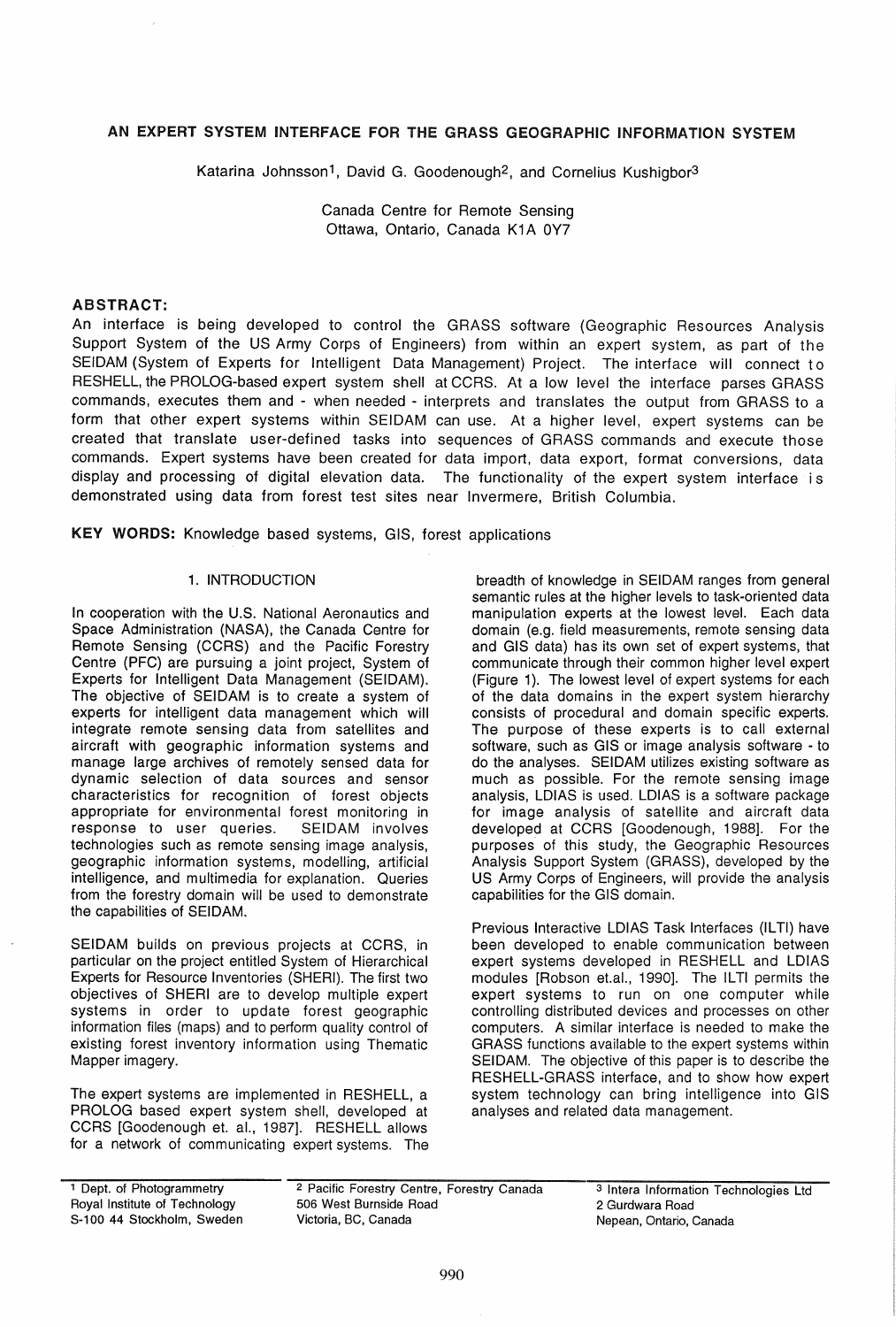

Figure 1. Each data domain has its own set of expert systems, that communicate through their common higher level expert.

#### 2. SOFTWARE AND DATA

# 2.1 The GRASS Geographic Information System

Most of the analysis functions in GRASS are raster based, but the system has both raster and vector capabilities, as well as routines for conversion between the two formats [Westervelt, 1991]. In addition, GRASS includes image analysis functions and tools for graphics production (Table 1). GRASS is public domain software and it has been, for the most part, developed by researchers at the US Army Corps of Engineer's Construction Engineering Research Laboratory (CERL). There are more than 2,000 sites using GRASS currently.

TABLE 1. The GRASS programs, grouped according to the kind of tasks they are designed to perform.

| Program<br>Identifier | Description             |
|-----------------------|-------------------------|
|                       |                         |
| <b>a.xxx</b>          | general data management |
| d.xxx                 | display                 |
| r.xxx                 | raster manipulation     |
| v.xxx                 | vector manipulation     |
| i.xxx                 | image analysis          |
| s.xxx                 | point (site) analysis   |
| m.xxx                 | miscellaneous           |

GRASS is written in C and UNIX for UNIX-based computers. The latest version of GRASS (GRASS 4.0) can in fact be considered to be an extension to the UNIX operating system [Westervelt, 1991]. GRASS programs can be executed from the command line, supplying parameters as flags and options, as in the following example:

r.surf.idw [-e] input=name output=name [npoints=value]

(r.surf.idw - Surface interpolation utility for raster map layers.)

The GRASS data base is built upon the UNIX directory structure and the data can be accessed through UNIX commands as well as GRASS programs. Initializing GRASS is equivalent to setting a number of UNIX environment variables. The X-Window interface is used for the graphics display of maps and images.

### 2.2 The RESHELL expert system shell

The Remote Sensing Expert System Shell (RESHELL) is written in Quintus PROLOG. RESHELL is designed to support hierarchical, communicating expert systems in a distributed computer environment. Knowledge and facts are represented in several forms. A frames data base is used for long term storage of knowledge and for communication between the expert systems (Figure 2).



Figure 2. The experts in RESHELL communicate through the frames database.

One frame or a family of frames is designed for each of the tasks that are to be performed in SEIDAM: frame\_name: raster\_image\_to\_be\_displayed

slot\_list: [image\_name, value, "land\_use"]

Short term knowledge is captured in two sets of rules, meta rules and object rules. These can be evaluated by backward or forward chaining. Object rules make deductions on domain objects; i.e. on the elements (maps, images or certain geographic regions) to be manipulated by the expert systems. An object rule is on the form

```
IF [<list_of_conditions>] 
THEN [<list_of_actions>], 
<rule_number>, 
<certainty_factor>,
```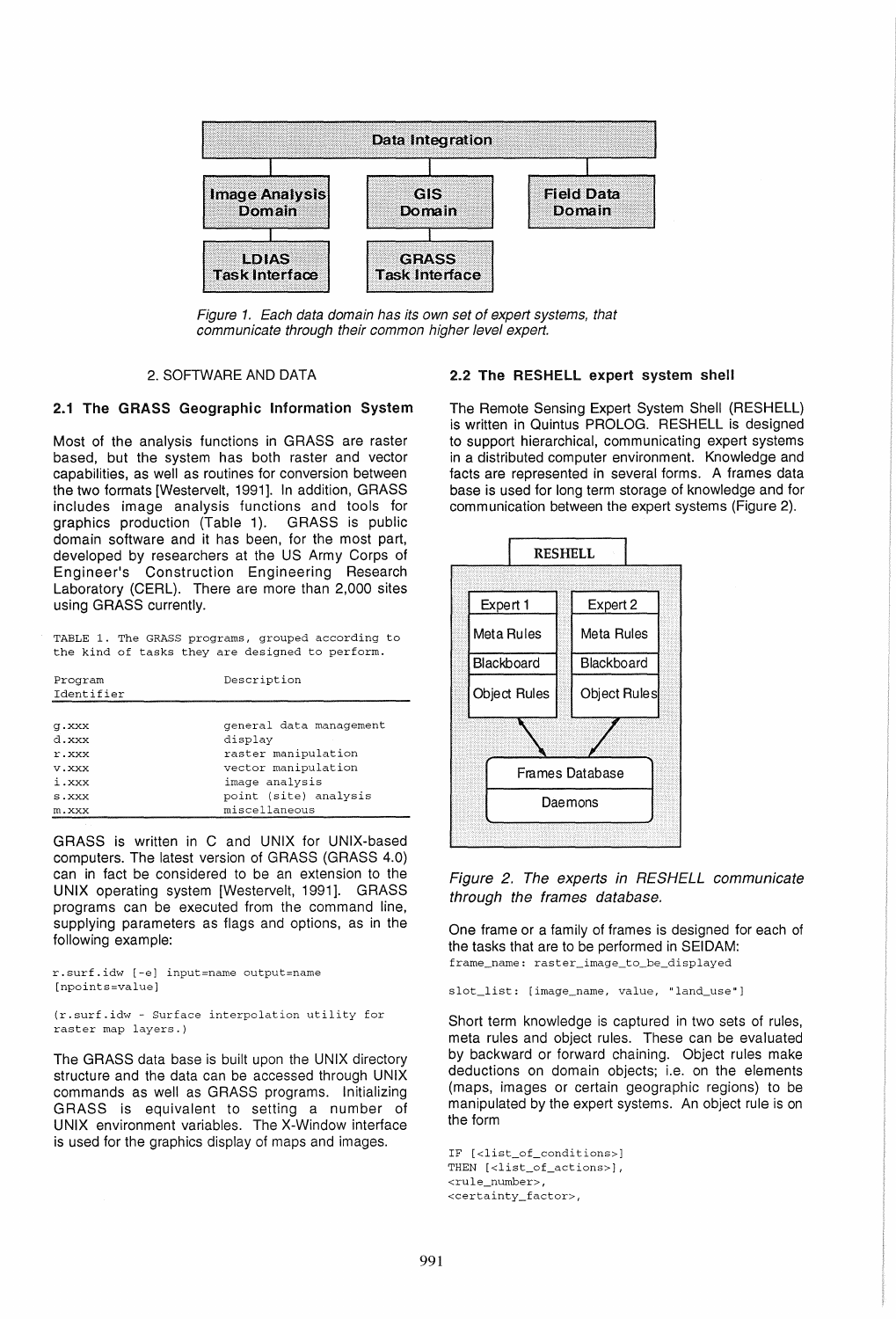where the list of actions may include calls to external programs to carry out the tasks. Meta rules define the control strategies. Their structure is similar to the structure of the object rules. However the actions of the meta rules control process flow, which may be calls to object rules or lower level experts. Uncertainty values can be assigned to frames, objects or rules. RESHELL makes use of a graphical users interface following the MOTIF window standard.

### 2.3 Test data

The test data set covers two digital 1:20.000 forest map files near Invermere in southeastern British Columbia, Canada. These B.C. Ministry of Forest maps can have polygons with up to 100 attributes. The data set also includes geocoded LANDSAT TM satellite data and Digital Elevation Model (OEM) data.

# 3. METHODOLOGY

# 3.1 Requirements for the interface

The purpose of the GRASS Interface is to enable execution of GRASS programs from expert systems within SEIDAM. The first requirement, therefore, is to parse the components of the commands (name, flags and options) and to execute the commands. The interface must also have capabilities to create input files for some of the GRASS programs (e.g. for r.combine, a raster overlay function) and to interpret the output files from other GRASS programs (e.g. from r.report, a statistics report function). In so doing, the interface communicates information between a calling expert system and GRASS. This data communication should take place through the frames structure of RESHELL.

The integration of remote sensing and GIS (and potentially other analysis methods) is done on a high level in the SEIDAM expert system hierarchy. On a low level we still have two separate systems for data analysis. Data have to be imported and exported to and from GRASS. The import and export of data may involve format conversions and in some cases geodetic transformations (e.g from one coordinate system to another). The interface should support conversion and transformation tasks in a transparent fashion, by supplying tools that are customized for the types of data that will be used in SEIDAM.

### 3.2 Implementation of the interface

Just like RESHELL itself, the interface to GRASS is being implemented as PROLOG predicates. In pseudo code, a PROLOG predicate to display an image in GRASS would look like:

grass\_display\_image : parse\_the\_GRASS\_command\_ with\_the\_correct\_image\_name, execute\_the\_GRASS\_command.

The predicate has two conditions. At run time the system attempts to prove that the predicate is true by testing if its conditions are true.

Because of the close link between GRASS and UNIX, the GRASS programs can be executed as if they were UNIX commands. Quintus PROLOG provides a standard function to access UNIX commands; namely, the library predicate:

#### unix(shell(COMMAND))

where COMMAND is a UNIX command; e. g.  $unix(shell([s -1^*) )$  to list all files in the current directory. Thus, the actual PROLOG predicate to display an image will be:

```
grass_display_raster_image(IMAGE) 
      concatenate_list(['d.rast map=', IMAGE], 
                                     COMMAND) , 
      unix(shell(COMMAND)) .
```
At runtime, the two conditions become true if they are successfully executed. The concatenate\_list is a predicate - a part of RESHELL. It parses elements in a list to a string and assigns the string to the variable COMMAND.

The grass\_display\_raster\_image predicate is an example of the lowest level of the hierarchy of PROLOG predicates in the interface. These low level predicates can take one or more parameters as input, parse commands and send them to the UNIX shell. The predicates get their parameter(s) from the task frames, where they have been put by other expert systems or through user input. Other RESHELL predicates provide access to the frames and can be used either on the interface level, to build higher level predicates that include reading from one of the task frames, or on an expert system level, to create an object rule that reads from the frames and displays the image. An example of a created object rule is:

```
IF 
      task_is_display_an_image_in_GRASS
THEN
      frame_get (task_display_image, image_name, 
                                              IMAGE) , 
      grass_display_raster_image(IMAGE) .
```
It is a design consideration whether to implement the whole operation, including the frame\_get, on an interface level or on an expert system level. The advantage of rule creation is that the knowledge is explicitly available to the user for subsequent changes.

A number of the GRASS programs require more interaction than a simple set of parameters. Some of the analysis programs (e.g. r.combine, r.infer) need instructions for how to combine the data. These programs are designed to read instructions from an input file and carry out their tasks accordingly. Other programs are designed to write various kinds of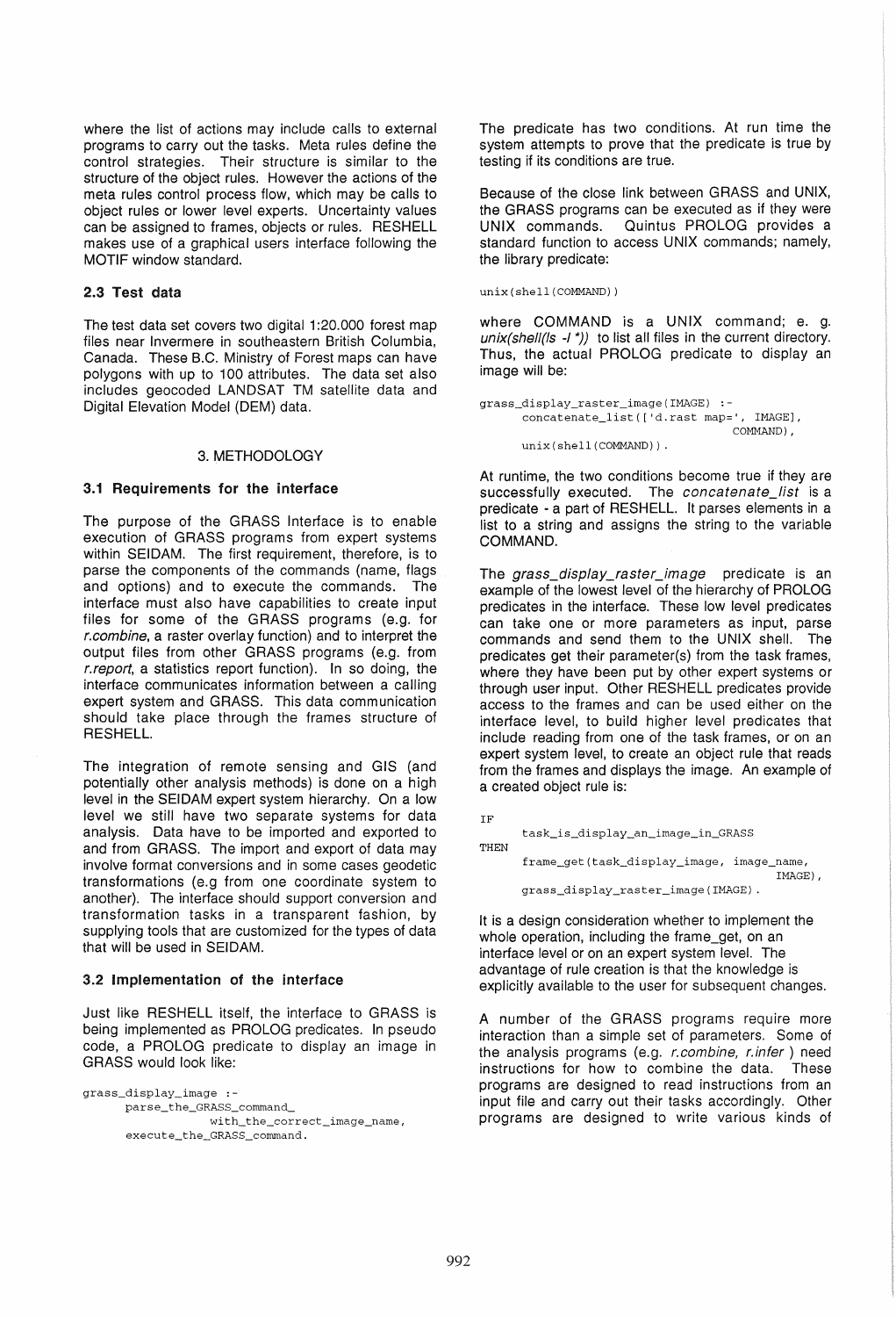statistics for the data layers to output files. Both types of programs require sets of PROLOG predicates and RESHELL rules that can interact with their multiple input or output files.

#### 4. RESULTS

Currently we have developed approximately 100 PROLOG predicates plus RESHELL rules, mainly for the GRASS display and raster analysis commands. Currently it is possible to interface 35 programs of the approximately 200 programs in GRASS. A smaller number of higher level predicates have been developed for tasks such as display of data and creation of input files to some GRASS modules (e. g. r.combine ). In addition, an expert system for OEM processing is under development.

### 4.1 Intelligent Data Display

The process of displaying an image involves GRASS system complexities, such as the need to first create a graphics window; i.e. a graphics monitor. Within GRASS, a limited number of monitors (7) with equal characteristics are available. Every monitor has a name and the user has to know the names (or know how to find them) before she / he can start a monitor. She / he might also want to check that the monitor is not currently being used by another application or another user, in a multi-user environment. The simple task to display an image, e.g. the result of an analysis, has become one that involves a number of steps and decisions (fig. 3). When one adds to this display need, the need to specify the best channels and features, it becomes apparent that expert knowledge acquisition is required to simplify the operation for the less experienced user.



Figure 3. The first steps required to display an image in GRASS.

Two high level PROLOG predicates have been defined to display images, using GRASS:

```
/* Display an image, one argument */ 
grass_display_map(IMAGE) :-
      grass_init_graphics(MONITOR) 
      grass_display_raster_image(IMAGE)
```

```
/* Display an image, two arguments */ 
grass_display_map(IMAGE, MONITOR) :-
      grass_init_graphics(MONITOR) 
      grass_display_raster_image(IMAGE)
```
The first predicate will select a monitor without user interaction, while the second predicate allows the user to specify a particular monitor. An expert system should not limit the expert-users possibilities to run the program, but only help and simplify the operation for users less familiar with GRASS. These predicates are an example of this dual purpose by including the possibility to explicitly specify a monitor, thus giving the same functionality through the interface, as when the user is running GRASS directly. The predicates trigger the evaluation of a set of PROLOG predicates, that interact with three GRASS programs to extract the status of the monitors and to initialize the appropriate monitor for display (table 2).

Table 2 Tasks and the corresponding GRASS commands

| Task                                                                   | GRASS command            |
|------------------------------------------------------------------------|--------------------------|
| Find out the names<br>of existing monitors.                            | d.mon -L                 |
| Select a monitor that<br>nobody is using, by<br>reading from the list. |                          |
| Start the monitor<br>A graphics window<br>is created.                  | d.mon start=monitor name |
| Display the image                                                      | d.rast map=image name    |

The GRASS interaction includes interpreting an output file (from  $d.mon -L$  ) and acting according to the following rules: (1) The user has not specified a particular monitor and free monitors are available. Select one of those free monitors to display the data. (2) No free monitors are available. Basically, if all monitors are used, the user cannot display the data. However, it happens quite frequently that the user neglects to close monitors after a task is finished. Therefore, if any of the running monitors are connected to processes owned by the same user, one of these can be selected, possibly after checking with the user. (3) The user has specified a particular monitor. Check that this monitor is not being used by someone else and select it.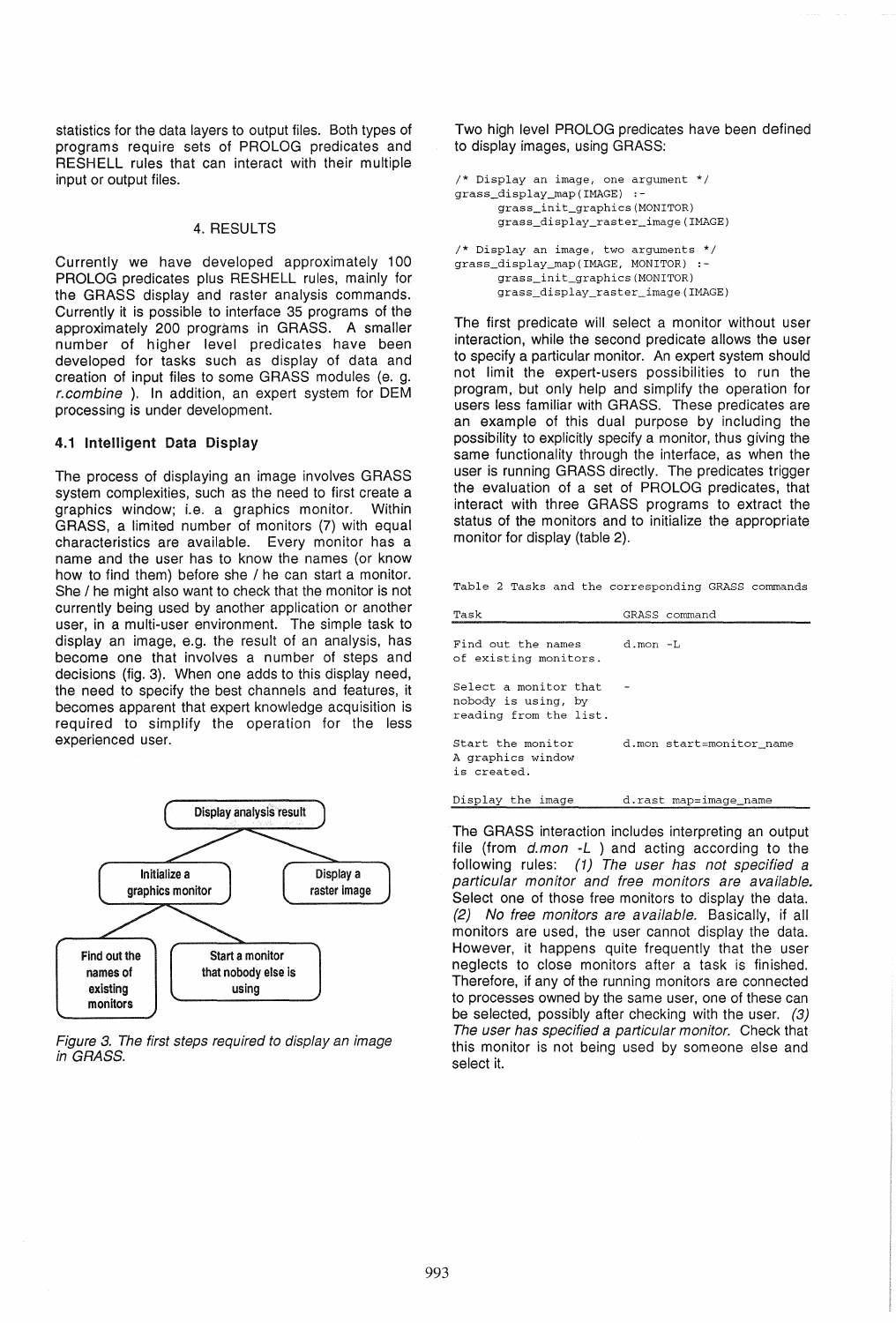GRASS supplies the tools to display, analyze and manipulate geographically referenced data. The tools are quite powerful, but they have to be used in a meaningful manner. The knowledge that is implicitly required to run the programs can be made explicit by implementing analysis strategies as rules in RESHELL· based expert systems. Displaying a satellite image includes selecting the appropriate band or combination of bands for the given task. Additionally, the images need enhancement and the color tables have to be set properly. Using the RESHELL-GRASS interface predicates, rules for image display can be implemented in an expert system:

```
IF 
      task_is_display_land_water
THEN 
      task_is_select_one_image_band_land_water 
      task_is_display_an_image_in_grass. 
(rule 1) 
IF 
THEN
```
task\_is\_select\_one\_image\_band\_land\_water select\_TM\_four(IMAGE), grass\_histogram\_enhancement(IMAGE), grass\_color\_grey(IMAGE),

frame-put(task\_display\_image, image\_name, IMAGE)

```
(rule 2)
```

```
IF
```
task\_is\_display\_an\_image\_in\_grass **THEN** 

frame\_get (task\_display\_image, image\_name, IMAGE) ,

```
grass_display_raster_image(IMAGE) . 
(rule 3)
```
# 4.2 DEM Processing

Digital Elevation Models (DEMs) are crucial to a number of analysis and modelling tasks. A DEM can be used to produce slope and aspect images, as for a Digital Terrain Model (DTM), to create 3-D models of the terrain, and to perform radiometric and / or geometric correction of satellite data. The terrain is one of the most important factors for the distribution of soil types, water content, nutrient content and other factors that determines the type of ecosystem. Thus, for ecological modelling and simulations a DEM is one of the necessary input data layers and it can be used to estimate a number of other parameters. For these reasons, expert systems for various kinds of DEM processing, have a high priority in SEIDAM.

The expert system for conversion and interpolation of point elevation data to a surface covering DEM for a particular application will serve as an example of how knowledge can be distributed through out a hierarchy of expert systems (Figure 4). The higher level experts describe the tasks in broader terms but do not contain specific knowledge about how to execute these tasks. The expert systems on the lowest level are task specific and they only "know" how to execute one particular analysis task, nothing about the context of the analysis. In this way knowledge is distributed over the network, allowing each expert system to maintain a narrow focus. This approach also facilitates the design and development of the system for multiple applications. The network of expert systems is flexible in that it can be altered dynamically an automatically depending upon the input data and the success in achieving the user's goals.

The Digital Elevation Data for our data set are delivered as ASCII point files (TRIM data) and must be converted to raster format and interpolated to form a surface data layer for subsequent use. One of our applications is geometric correction of satellite images in mountainous terrain, like our test areas. The geometric correction is performed by the LDIAS software and so the DEM has to be delivered in the correct format.



Figure 4. An expert system hierarchy for OEM processing.